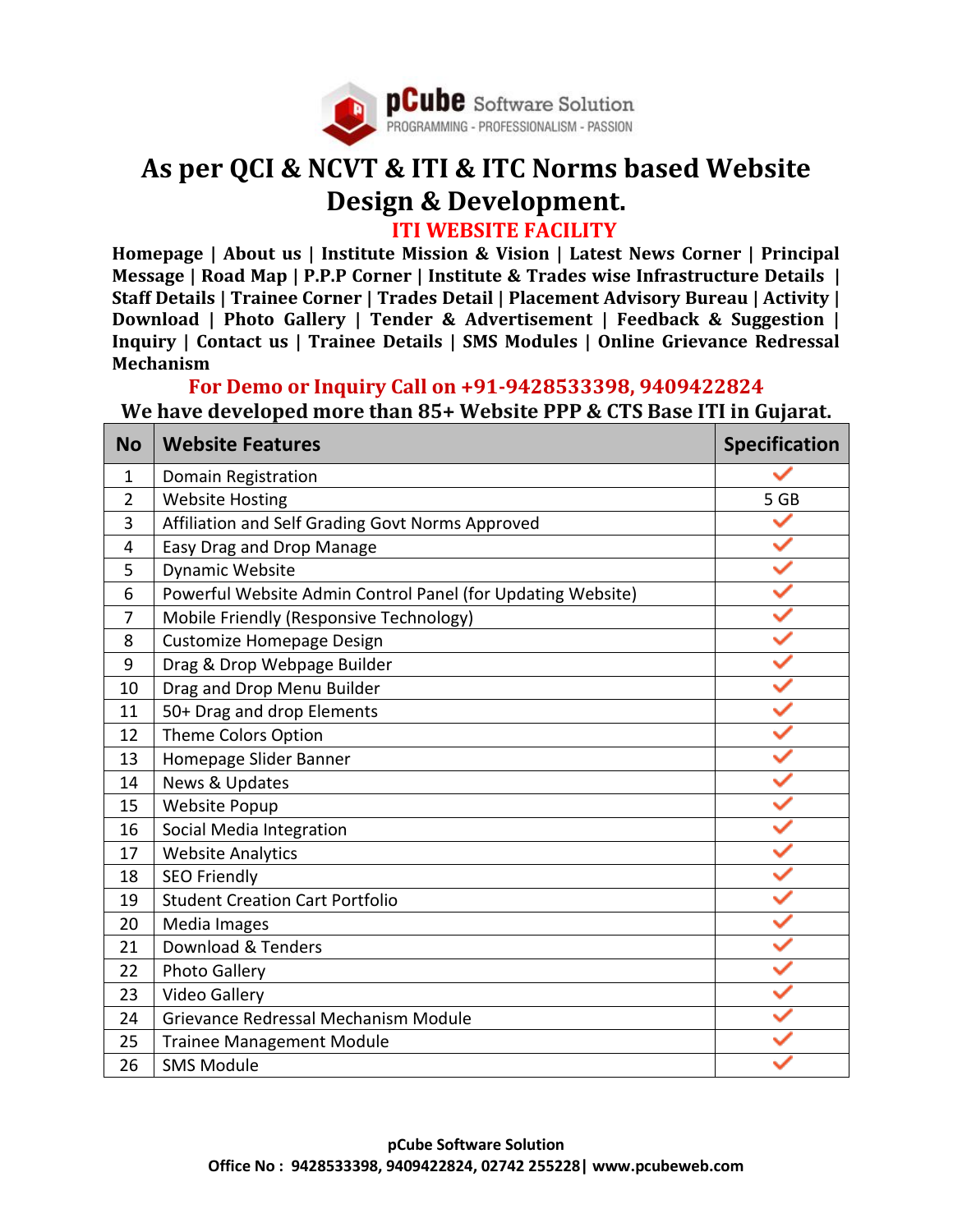

**pCube** Software Solution<br>PROGRAMMING - PROFESSIONALISM - PASSION

| <b>ITI WEBSITE MODULES DETAILS</b>  |                                                                                                                                                                                                                                                                              |  |
|-------------------------------------|------------------------------------------------------------------------------------------------------------------------------------------------------------------------------------------------------------------------------------------------------------------------------|--|
| <b>Website Modules</b>              | <b>Details</b>                                                                                                                                                                                                                                                               |  |
| <b>TRAINEE MODULES</b>              | Trainee details add as batch, trade wise in iti<br>website<br><b>Add Trainee Details</b><br>Individuals Entry<br>Import Trainee with Excel<br><b>Export Trainee Details to Excel</b><br>Live See: www.itikadi.org/Trainee.html                                               |  |
| <b>SMS MODULES</b>                  | As per trainee details send SMS as Trade, Batch and<br>also individual to Trainee Mobile no.                                                                                                                                                                                 |  |
| <b>TRAINEE CREATIVITY PORTFOLIO</b> | Trainee Creation Cart modules for sale your trainee<br>creation products like Dress .etc on online through<br>iti website.<br><b>Add Creation Cart</b><br>Category for Cart<br>Add product as category wise<br>Live See:<br>http://womenitianand.org/home/allproductcatelist |  |

# **WEBSITE PAGES INCLUDE (As per Annexure-5)**

| $\mathbf{1}$   | About Institute                                                        |  |
|----------------|------------------------------------------------------------------------|--|
| $\overline{2}$ | Introduction of the Institute with the Mission Statement and Objective |  |
| 3              | Schemes running in the Institute (CTS and MES etc. under NCVT)         |  |
| 4              | <b>Admission Criteria</b>                                              |  |
| 5              | Trades Affiliated to NCVT and SCVT                                     |  |
| 6              | Summary of Trades affiliated to NCVT                                   |  |
| $\overline{7}$ | Summary of Trades affiliated to SCVT                                   |  |
| 8              | <b>Court Case and Status</b>                                           |  |
| 9              | <b>Faculty (Technical Staff)</b>                                       |  |
| 10             | Achievements by Trainees                                               |  |
| 11             | Administrative Staff                                                   |  |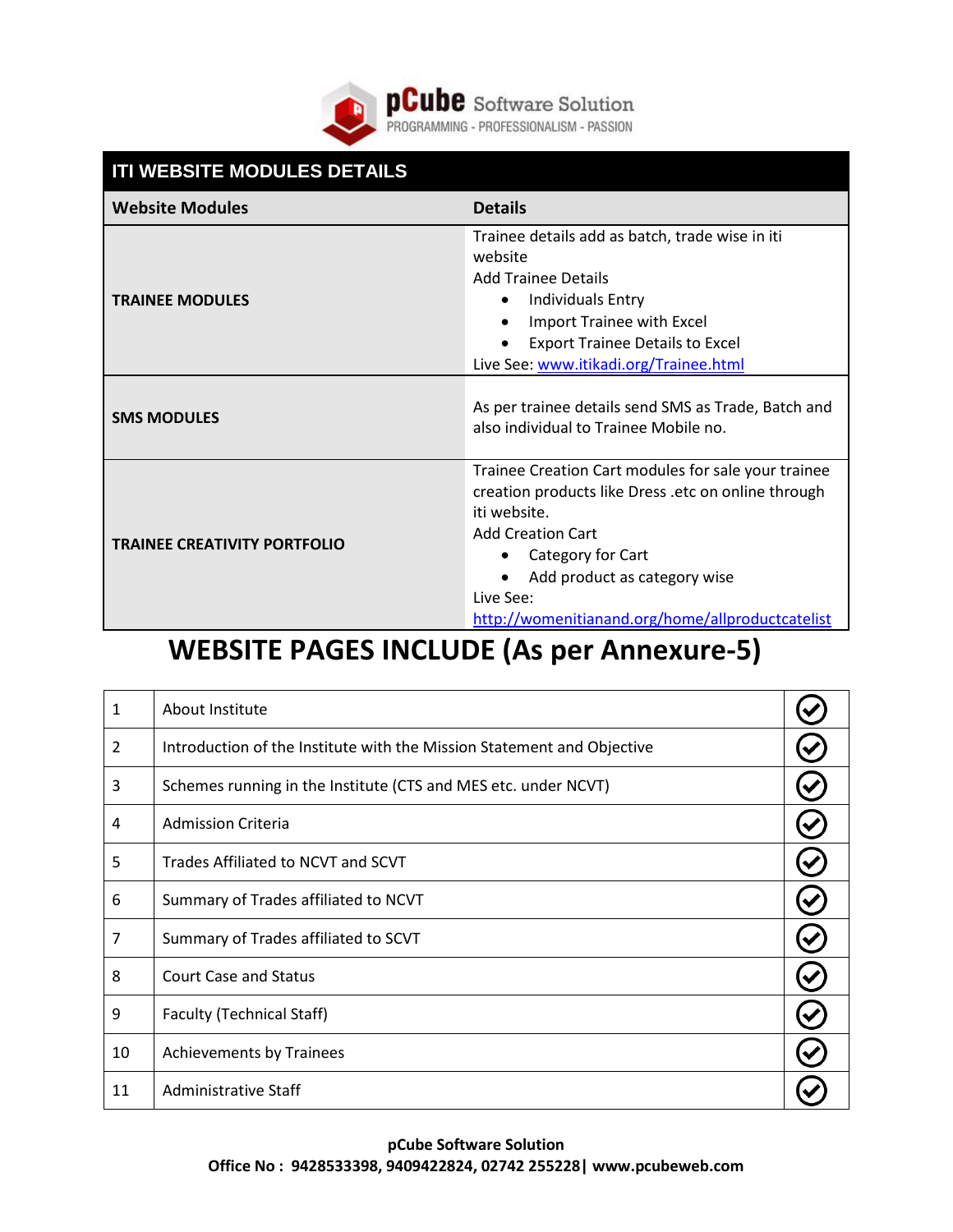

**PCube** Software Solution

| 12 | Infrastructure, Building and Workshop                                 |  |
|----|-----------------------------------------------------------------------|--|
| 13 | <b>Electric Power Supply</b>                                          |  |
| 14 | Record of Trainees - Year Wise and Trade wise details of the trainees |  |
| 15 | <b>Quality Monitoring</b>                                             |  |
| >> | ATTENDANCE (on monthly basis)                                         |  |
| >> | <b>PROGRESS CARD</b>                                                  |  |
| 16 | <b>Overall Results</b>                                                |  |
| 17 | Details of certificates issued to Trainees                            |  |
| 18 | Placement                                                             |  |
| 19 | Library (Brief information on journals and books)                     |  |
| 20 | Sports/Recreation (Brief information on Hardware and Software)        |  |
| 21 | Sports/Recreation (Brief information on Facilities Available)         |  |
| 22 | Industry Institute Linkages                                           |  |
| 23 | <b>Extra Curricular activities</b>                                    |  |
| 24 | Right to Information                                                  |  |
| 25 | Application Format for Course(s)                                      |  |
| 26 | <b>State Directorate</b>                                              |  |
| 29 | Certification such as ISO 9000, ISO 29990                             |  |
| 30 | <b>Funds Status</b>                                                   |  |
| 31 | DGET and State Government orders issued from time to time             |  |
| 32 | Rating of Institute by QCI or any other agency                        |  |
| 33 | Feedback and suggestions                                              |  |
| 34 | Grievance Redressal Mechanism                                         |  |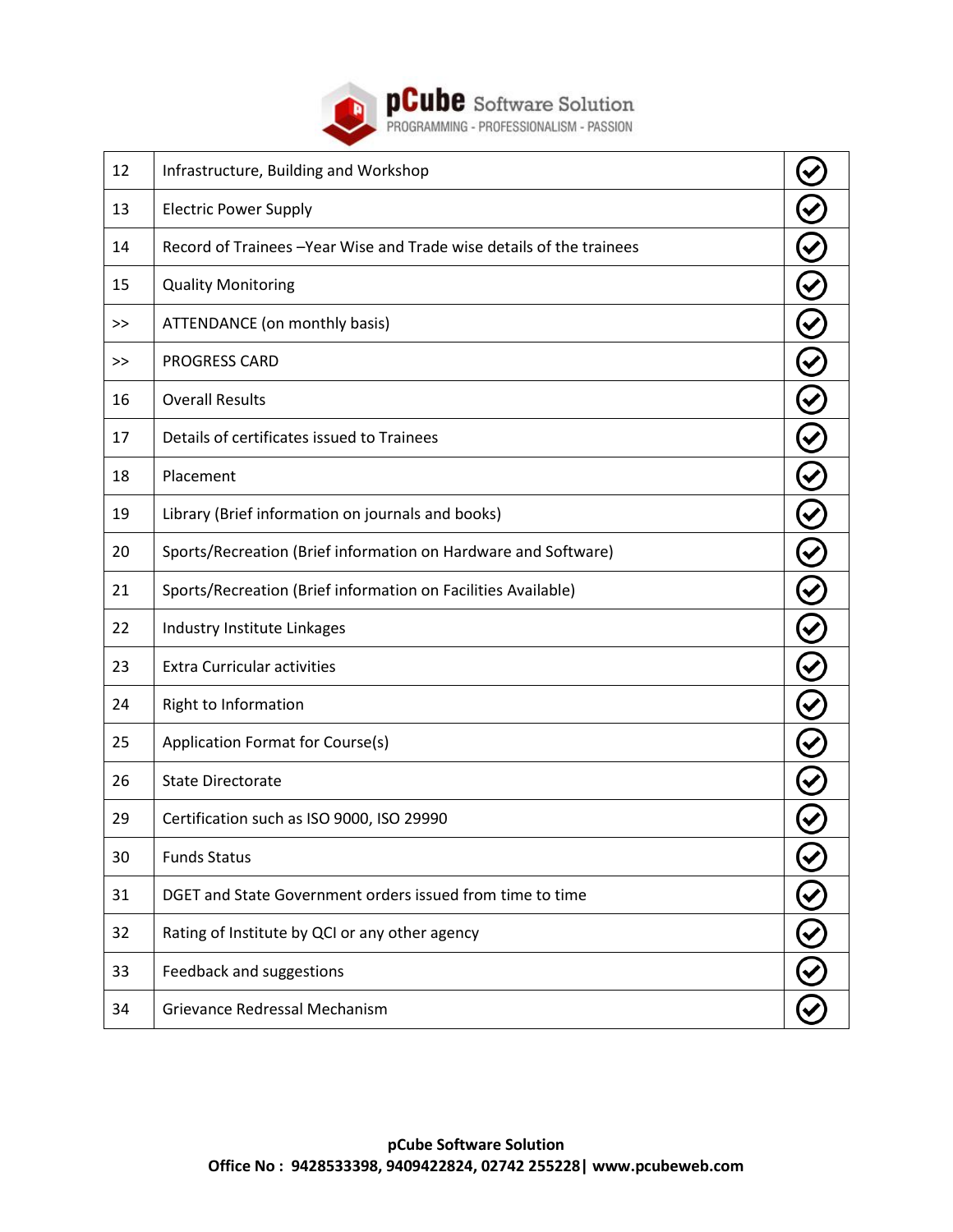

## ITI CLIENT WEBSITE URL **No ITI NAME Website Url STATE 1** ITI NELLORE (CTS) <http://govtitignellore.in/> **Andhra Pradesh 2** ITI UMRETH (PPP) <http://imcofitiumreth.org.in/> **GUJARAT 3** ITI KUBERNAGAR (CTS) [http://itikubernagar.org](http://itikubernagar.org/) **GUJARAT 4** ITI VIRAMGAM (PPP) [http://itiviramgam.org](http://itiviramgam.org/) **GUJARAT 5** ITI VIRAMGAM (PPP) [http://itiviramgam.org](http://itiviramgam.org/) **GUJARAT 6** ITI CHANDKHEDA (PPP) [http://itichandkheda.org](http://itichandkheda.org/) **GUJARAT 7** ITI CHIKHALI (CTS) [http://itichikhali.org](http://itichikhali.org/) **GUJARAT 8** ITI DASHRATH (CTS) [http://itidashrath.in](http://itidashrath.in/) **GUJARAT 9** ITI KADI (PPP) [http://itikadi.org](http://itikadi.org/) **GUJARAT 10** ITI OLPAD (PPP) [http://itiolpad.in](http://itiolpad.in/) **GUJARAT 11** ITI WOMEN ANAND (PPP) [http://womenitianad.org](http://womenitianad.org/) **GUJARAT** 12 **ITI MAHILA GANDHINAGAR** <http://mahilaitigandhinagar.org/> **GUJARAT**

## **Company Address & Contact details**

#### **pCube Software Solution**

"pCube House" Near Palanpur – Ahmedabad Flyover, Behind Mangalmurti Mart, Palanpur, 385001 – Gujarat, INDIA

| <b>ITI Sales Department</b>    | <b>ITI Support Department</b> |  |
|--------------------------------|-------------------------------|--|
| Mr. Anish Hada                 | Mr. Hetan Patel               |  |
| <b>Marketing Manager</b>       | <b>Product Manager</b>        |  |
| Mobile: +91 94285 33398        | Office: +91 2742 255228       |  |
| Office: +91 2742 255228        | Email: info@pcubeweb.com      |  |
| Email: anish.hada@pcubeweb.com |                               |  |
| info@pcubeweb.com              |                               |  |
|                                |                               |  |

**Website : http://itiwebsite.pcubeweb.com/**

## **GEM Website Seller Registration No : SR/12497**

**We have developed more than 1500+ website in last 10 years. For more details visit Our Website : [http://itiwebsite.pcubedesign.com](http://itiwebsite.pcubedesign.com/)**

Apart from it if you have any query, please feel free to call or mail us. **+91-9428533398 | +91-9898436513 | +91-9409422824 | Office No : 02742 255228 [info@pcubeweb.com](mailto:info@pcubeweb.com) | [anish.hada@pcubeweb.com](mailto:anish.hada@pcubeweb.com)**